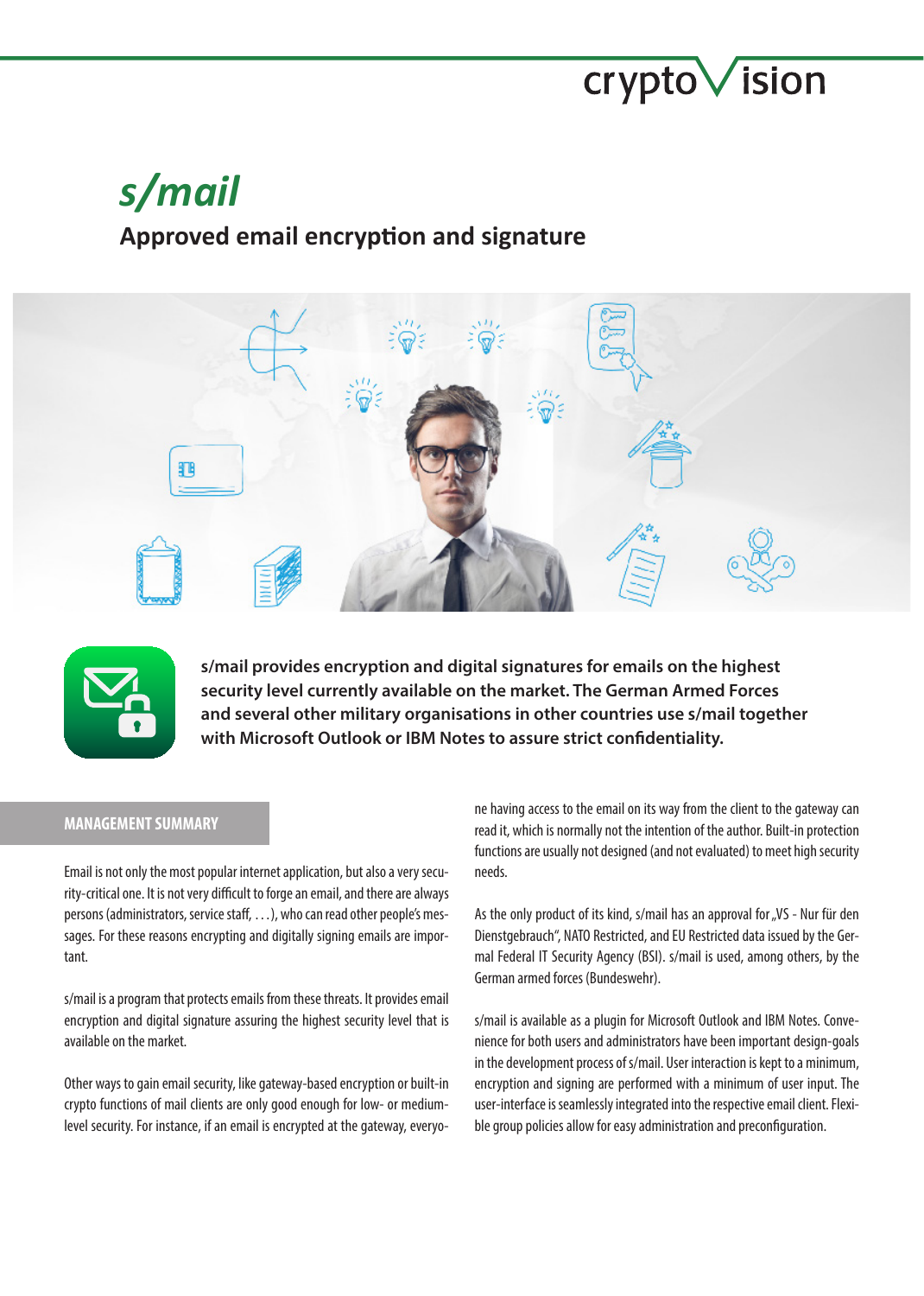# **BACKGROUND**

### **Email Encryption And Signature**

In spite of the World Wide Web, email is still the most popular internet application. As secret information are exchanged by email, it is crucial to observe security requirements. An email can be secured by encryption or by digital signature (the two techniques can be combined). Encryption is used to ensure confidentiality, while digital signatures assure non-repudiation. The most common way to encrypt and sign emails is based on the S/MIME standard and digital certificates, which are provided by a Public Key Infrastructure (PKI).

Emails can be secured at two locations: either on the client, where the email is written, or on a gateway. For low and medium security requirements it is often sufficient to operate a gateway.

However, an email protection gateway neither provides end-to-end security nor personal digital signatures. For enterprises requiring a high security level client-based email protection is therefore a must. In theory, the native crypto functionality provided by the popular email clients can be used for this purpose, but usually these tools don't have the security evaluations required by organizations with high security needs. Instead, evaluated add-ons (plugins) have to be used. Such a plug-in may be seamlessly integrated into the email client.

# **PKI Support**

The digital certificates used by s/mail are typically provided by a Public Key Infrastructure (PKI). s/mail supports a wide range of functionality for PKI interoperation. Among others, s/mail supports X.509 certificate handling, revocation lists, OCSP validity checks, PKCS#10 requests and PKCS#12 import/export.

# **Elliptic Curves**

s/mail supports Elliptic Curve Cryptography (ECC). ECC algorithms, which are gaining more and more popularity, are more performant than conventional cryptographic methods. Therefore they enable the use of cheaper smart card chips with the same level of security. Several national information security authorities (for instance the German BSI) have committed to Elliptic Curve Cryptography as the preferred technology of its kind. Among others, Windows Vista and Windows 7 support ECC.

**THE BASICS**

#### **s/mail**

s/mail is one of the most powerful and secure client-based email encryption solutions on the market. As a plug-in for Microsoft Outlook or IBM Notes it integrates seamlessly into the respective email client and encapsulates crypto functionality from the rest of the system.

#### **Security Approval**

As the only solution of its kind, s/mail has an approval for VS-NfD, NATO Restricted, and EU Restricted data by the German authorities.

#### **Powerful Administration**

s/mail includes administration via group policies. It can be determined, which functionality and options are available for the users. An administrator can even define which level of security a user has to meet.

### **Standardized Cryptography**

s/mail uses symmetric and asymmetric cryptography based on standards (S/MIME, PKIX, X.509, and PKCS#1). The digital certificates used are usually provided by the Certification Authority (CA) of a Public Key Infrastructure (PKI). As one of the first email plug-ins s/mail fully supports the RSA algorithm according to the PKCS1v2.2 standard, which provides especially robust and provably secure padding schemes.

#### **Smart Card Support**

s/mail includes a powerful smart card and token support. Digital certificates on a card chip are automatically detected and registered. Upon removal of the smart card automatic deregistration can be configured. Smart cards are utilized either native or through the standardized PKCS#11 interface.

#### **Digital Signatures**

s/mail supports digital signatures created by a smart card. Such signatures and the corresponding certificates are validated according to PKIX with certificate status information provided by LDAP, HTTP or OCSP.

#### **Integration**

As s/mail works as a plug-in, users have to adjust themselves only to minimal changes during their work with emails. Most of the cryptographic processes are computed without any user interaction. In some cases a user has to provide a PIN or a passphrase.

#### **Additional Functionality**

s/mail supports a powerful message recovery function, advanced role handling including substitution rules, and many other advanced features.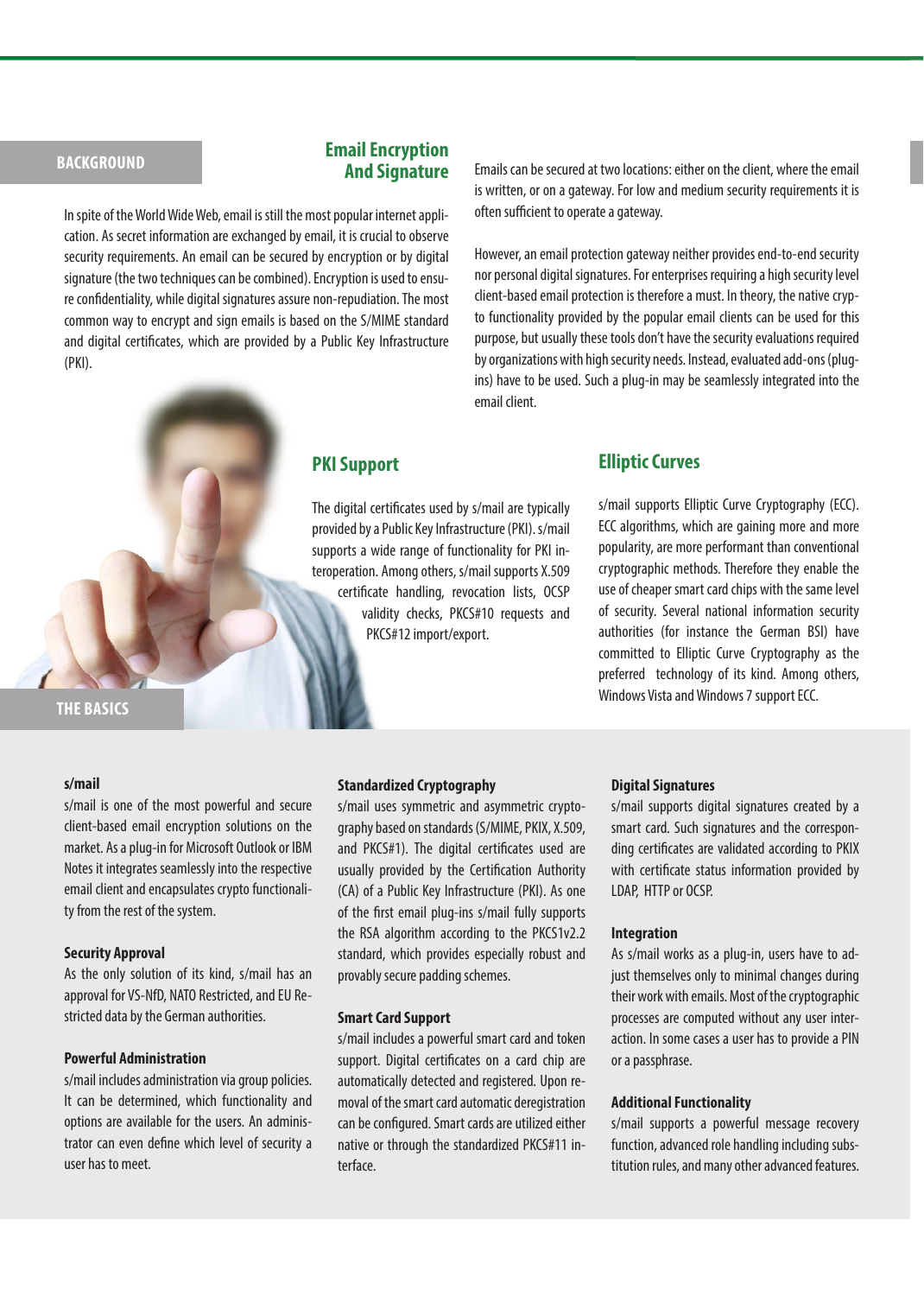# crypto Vision

# **THE TECHNICAL PART**

*s/mail realizes email encryption and email signatures as a plug-in for Microsoft Outlook and IBM Notes. Because of a deep integration only little user interaction is required.*



# **THE MODULES**

# **Architecture**

The architecture of s/mail is strictly modular. During development much effort was spent on flexible core components, which minimize platform dependencies. In s/mail's architecture, these core components take center stage. They implement all cryptographic functions including encryption and digital signatures, decryption and signature verification. The core components also handle certificate verification including chain building. Both certificate revocation lists (via LDAP or HTTP) and OCSP are supported.

s/mail uses its own certificate database, which follows the CDSA architectural guidelines invented by Intel. The core components access private keys, e. g. on a smart card. They also include cryptographic libraries that are responsible for creating emails according to the S/ MIME standard. In addition a MIME library is included in the core components to compute the body of an email.

Beside the core components s/mail also includes a platform specific part. This component is responsible for handling the communication between the email client and the core components. It accepts the email to be S/MIME-encoded and passes it to the core components. In the other direction it passes the S/MIME email to the email client that sends the now S/MIME-encoded email out.

# **High Security Level**

s/mail is designed to meet even the highest security requirements. It separates the crypto functionality from the rest of the system and provides security features including smart card support.

# **SUPPORTED SYSTEMS**

- Windows Vista, Windows 8 / 8.1 or Windows 10
- **IBM Notes or Microsoft Outlook**
- Smart card reader or USB port